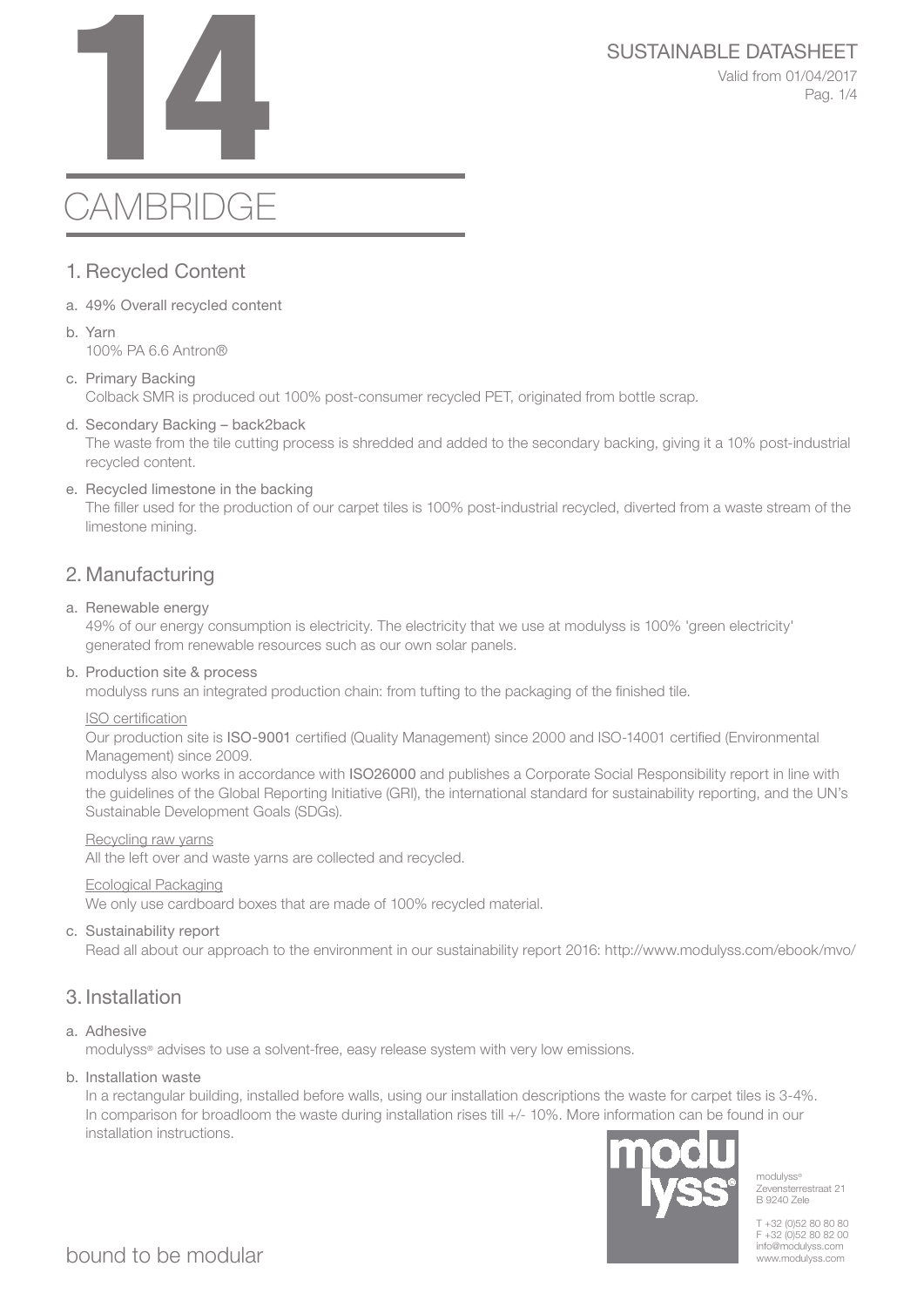### SUSTAINABLE DATASHEET

product: Cambridge Pag. 2/4

# 4. End of Life

a. Re-use

At the end of life, after cleaning, carpet tiles can be re-used in non-critical areas, to extend the product life.

b. Recycling

Carpet tiles can be used as raw material for the backing of new carpet tiles in our back2back program.

c. CARE

Partnership modulyss®/Vanheede Environment Group in which carpet tiles are converted into secondary fuel to reduce  $\mathrm{CO}_2$  emissions significantly. The minerals are extracted from the carpet tiles and recycled into raw material for the cement production industry, which results in  $\pm$  50% recycling of our carpet tiles.

# 5. Voc's & Chemical Substances

This product fulfills the testing criteria for emissions of:

- a. DIBT (DE) Deutsche Institute für BauTechnik TVOC28<1,0 mg/m³ This product is DIBT-certified, Abz-nummer Z-156.601-603.
- b. CRI (US and international) Carpet & Rug Institute Compliant to the requirements of Green Label Plus, GLP 1101 (see LEED®, point 6.b)
- c. GUT (DE)

Gemeinschaft Umwelfreundlicher Teppichboden

TVOC28<100 μg/m³

This product meets the GUT-criteria, GUT-license number 79A87BF4. These criteria include VOC tresholds, odour and chemical substances.

d. REACH (EU)

modulyss® complies with the strict European REACH standards.

e. Sundahus (SE)

SundaHus Miljödata is a system of health and environmental assessment of products in the construction and real estatebusinesses. The core of the system is a database of substances, materials and products. B-rating.

f. M1 (FI)

This certificate is granted by the Building Information Foundation RTS sr. The aim of the classification is to enhance the development and the use of low-emitting building materials to create a healthy indoor environment.

# 6. Environmental Product Declaration (EPD)

An EPD is a standardized way to provide information on the environmental impact of a product during the entire life. They include information on the environmental impact of raw material extraction and production, energy use and efficiency, content of materials and chemical substances, emissions to air, soil and water and waste generation. A product-specific EPD in accordance with the ISO14025 and EN15804, is available for this product. The EPD-declaration-number is EPD-MOD-20170098-CBC1-EN.



modulyss<sup>®</sup> Zevensterrestraat 21 B 9240 Zele

T +32 (0)52 80 80 80 F +32 (0)52 80 82 00 info@modulyss.com www.modulyss.com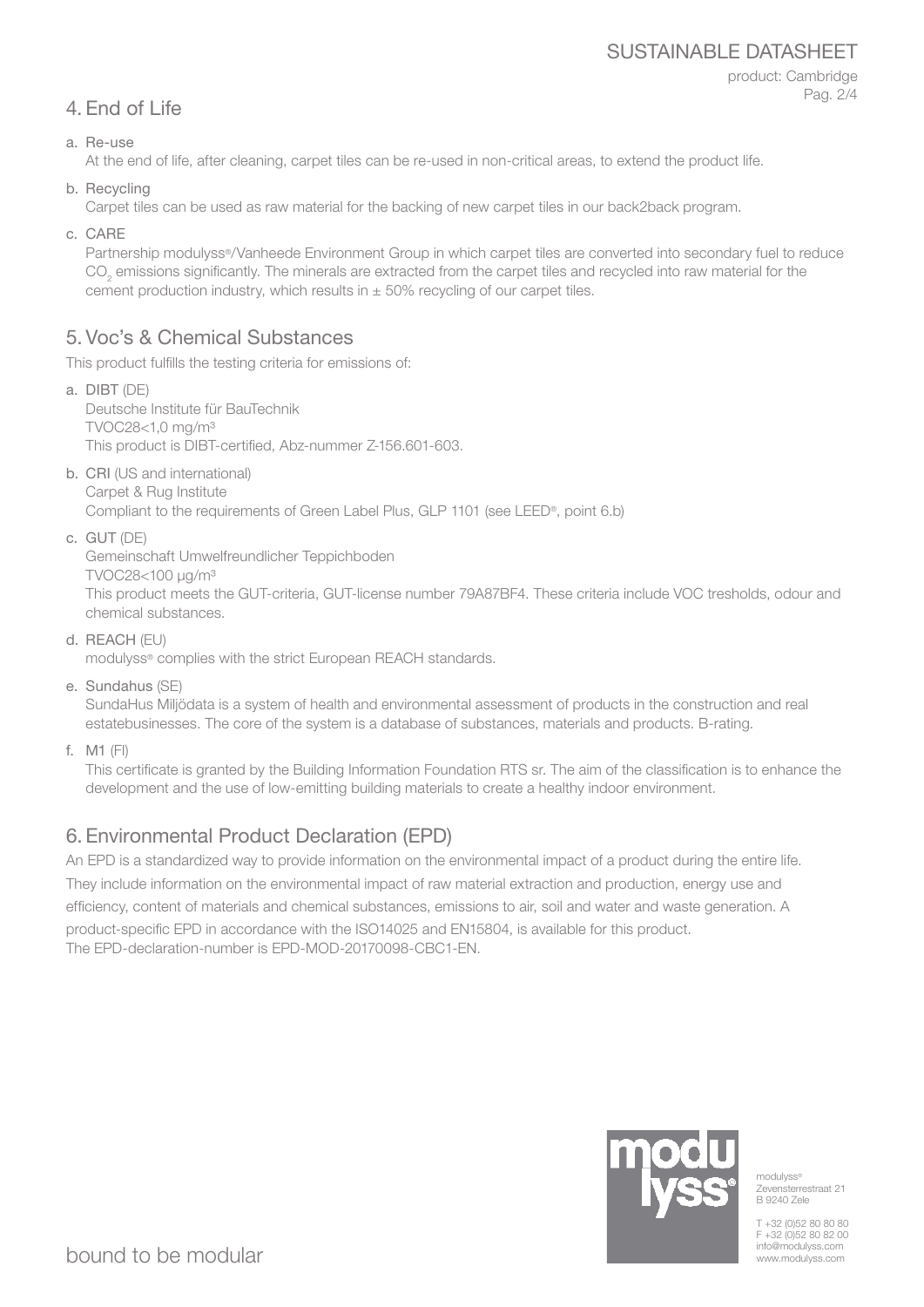SUSTAINABLE DATASHEET

# 7. Compliance to Green Building Certifications

product: Cambridge Pag. 3/4

#### a. BRE Global (UK)

Building Research Establishment This product can contribute towards credits in:

#### Hea 02 – Indoor Air Quality

To recognise and encourage a healthy internal environment through the specification and installation of appropriate ventilation, equipment and finishes.

- Use of a low-emission adhesive on installation (BN EN 13999-1:2007) can contribute to this credit.
- modulyss<sup>®</sup> carpet tiles meet the requirements of EN14041, including E1 classification for formaldehyde emissions, and can contribute to the credit for a healthy indoor air quality.

#### Hea 05 – Acoustic performance

To ensure the buildings' acoustic performance including sound insulation meet the appropriate standards for its purpose. This product is highly sound-absorbent. It reduces contact noise by 28 decibels (ΔL<sub>w</sub> - ISO 10140) and has an absorption coefficient of 0.20 (ISO 354).

#### MAT 1 – Life Cycle Impact

BREEAM Rating Offices

#### Certificate ENP 428 d, A rating – Eco point score 0.418

To recognise and encourage the use of construction materials with a low environmental impact (including embodied carbon) over the full life cycle of the building. For more information on the Green Guide to Specification visit www.bre. co.uk/greenguide or www.greenbooklive.com

#### MAT 5 – Designing for Robustness

To recognise and encourage adequate protection of exposed elements of the building and landscape, therefore minimising the frequency of replacement and maximising materials optimisation. This product satisfies the requirements of EN1307 classification, class 32 - LC3 for intensive use in a contract environment.

#### WST 01 – Construction Waste Management

To promote resource efficiency via the effective management and reduction of construction waste. This product can contribute to waste reduction on site. See item 3, installation, for more details. Concerns cutting waste on installation of carpet tiles.

#### b. LEED (US and international)

Leadership in Energy and Environmental Design modulyss products can contribute to the following LEED v4 credits:

- MR credit: Interiors Life-Cycle Impact Reduction
- MR credit: Building product disclosure and optimization Environmental Product Declarations

MR credit: Building product disclosure and optimization - Sourcing of raw materials MR4 Post-Industrial recycled content: 47% MR4 Post-Consumer recycled content: 2%

- MR credit: Building product disclosure and optimisation Material ingredients
- MR credit: Construction and demolition waste management
- EQ credit: Low emitting materials
- EQ credit: Indoor air quality assesment
- EQ credit: Acoustic performance.

Products are not reviewed under LEED, LEED credit requirements cover the performance of materials in aggregate, not the performance of individual products of brands. For more information on LEED, visit www.usgbc.org/contact

c. HQE (FR)

Haute Qualité Environnementale

In 2005 modulyss® was awarded the HQE certificate by FDES in accordance with NF P01 010. This product can contribute to seven of the 13 HQE targets as follows:



modulyss® Zevensterrestraat 21 B 9240 Zele

T +32 (0)52 80 80 80 F +32 (0)52 80 82 00 info@modulyss.com www.modulyss.com